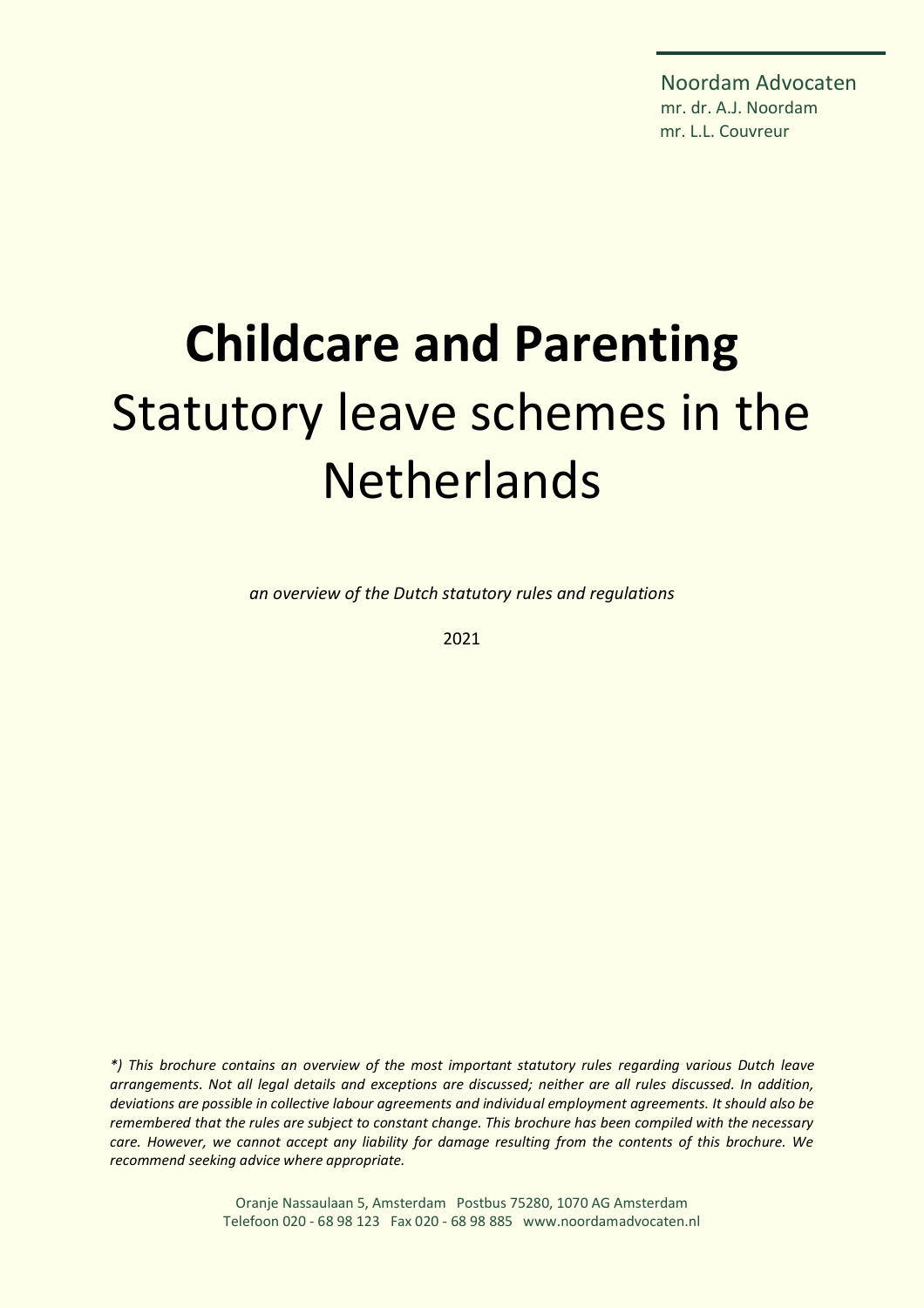## **Table of contents**

| 1. |                |  |  |
|----|----------------|--|--|
|    | 1.1            |  |  |
|    | 1.2            |  |  |
|    | 1.3            |  |  |
|    | 1.4            |  |  |
|    | 1.4.1<br>1.4.2 |  |  |
| 2. |                |  |  |
|    | 2.1            |  |  |
|    | 2.2            |  |  |
| 3. |                |  |  |
| 4. |                |  |  |
| 5. |                |  |  |
| 6. |                |  |  |
| 7. |                |  |  |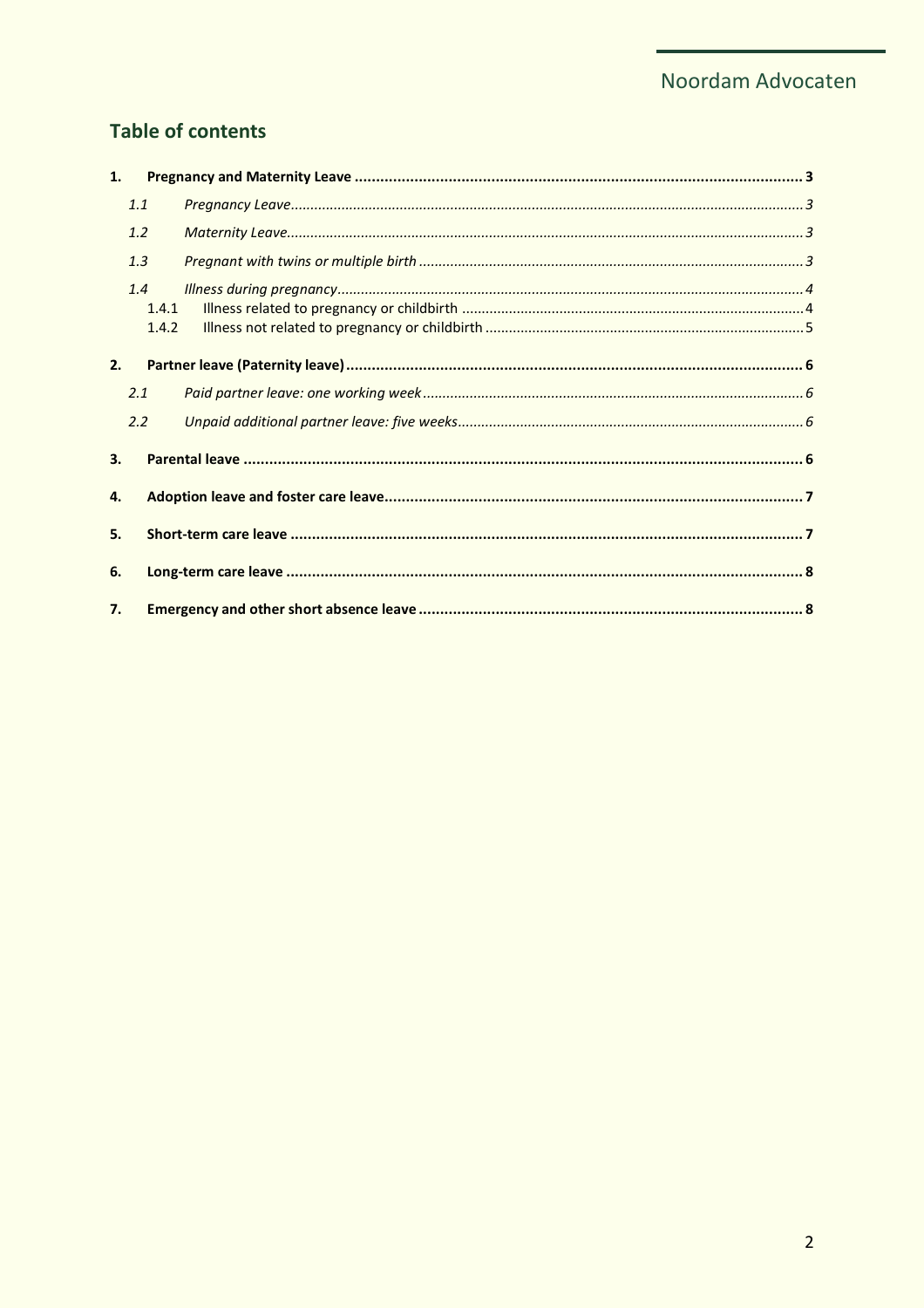# <span id="page-2-0"></span>1. Pregnancy and Maternity Leave

A pregnant employee is entitled to six weeks pregnancy leave and at least ten weeks maternity leave. Pregnancy and maternity leave are unpaid by the employer. The employee is however entitled to pregnancy and maternity benefits from the Employee Insurance Agency ("**UWV**"). The benefits amount to 100% of the employee's salary, with a maximum of 100% of the maximum daily wage<sup>1</sup>. The UWV usually pays the benefits to the employer, while the employer continues to pay the wages (in full) to the employee. The benefits last as long as the combined pregnancy and maternity leave, at least sixteen weeks, even if the employee gives birth earlier or later than the estimated due date.

#### <span id="page-2-1"></span>1.1 Pregnancy Leave

Pregnant employees can take leave from six weeks, but no later than four weeks before the estimated due date. The employee must apply for her pregnancy leave at least three weeks before the date on which she wants her leave to start. The employee must also provide the employer with a certificate from her doctor or midwife stating the date the baby is due. Pregnancy leave lasts until the day of the delivery. The employee must inform their employer of the date of birth no later than two days after the delivery.

Days that the employee takes less than six weeks pregnancy leave are added to the maternity leave. For example, if the employee takes leave five weeks before the day after the estimated due date, one week will be added to the maternity leave. If the child is born later than the estimated due date, the maternity leave will not be shorter.

#### <span id="page-2-2"></span>1.2 Maternity Leave

Maternity leave starts on the day after the delivery and lasts for at least ten weeks, even if the child is born later than the estimated due date. In that case, the pregnancy and maternity leave together last longer than sixteen weeks.

Part of the maternity leave can be taken in instalments. This concerns the part of the maternity leave that remains after six weeks following the delivery date. The employee can take this remainder divided over a period of up to 30 weeks in consultation with the employer.

## <span id="page-2-3"></span>1.3 Pregnant with twins or multiple birth

In case of pregnancy with twins or multiple birth the total duration of leave is longer. The employee is then entitled to ten weeks pregnancy leave and at least ten weeks maternity leave.

<sup>&</sup>lt;sup>1</sup> The maximum daily wage is annually determined by the government. For the up-to-date statutory maximum daily wage, please refer to: [https://www.uwv.nl/particulieren/bedragen/detail/maximumdagloon.](https://www.uwv.nl/particulieren/bedragen/detail/maximumdagloon)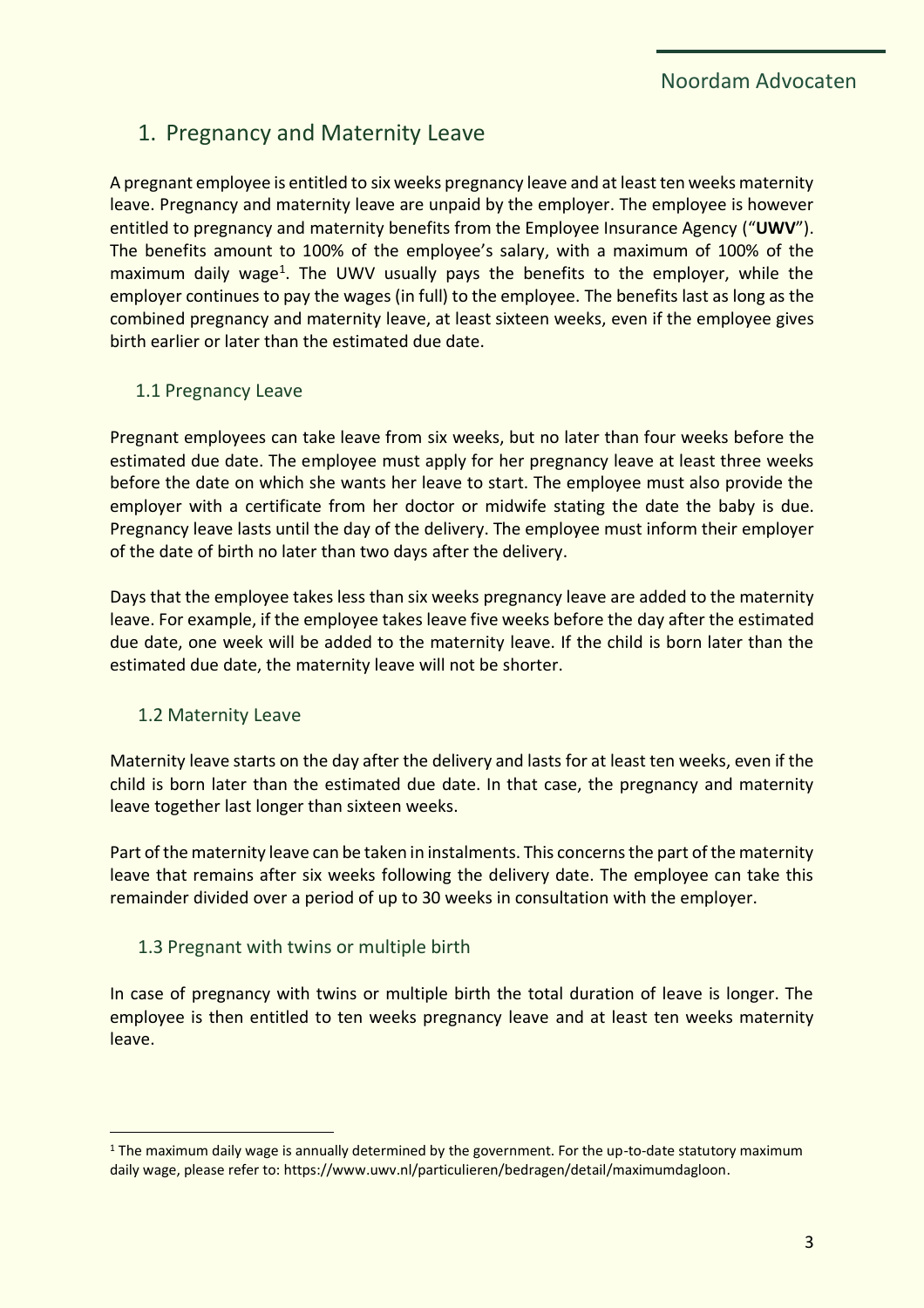Pregnancy leave starts between eight and ten weeks before the estimated due date. The employee determines the start date of the leave within this period. Pregnancy leave lasts until the day of the delivery. Days that the employee takes less than ten weeks pregnancy leave are added to the ten weeks maternity leave.

## <span id="page-3-0"></span>1.4 Illness during pregnancy

If the employee becomes ill during pregnancy, different rules apply. Which rules apply depends on i) whether or not the illness is related to pregnancy or childbirth and ii) the moment in time that the employee becomes ill: before, during or after the pregnancy or maternity leave.

#### <span id="page-3-1"></span>1.4.1 Illness related to pregnancy or childbirth

#### **Illness during the first 24 weeks of pregnancy**

In the event of illness related to pregnancy or childbirth, during the first 24 weeks of pregnancy, the employer can apply for sickness benefits for the employee at the UWV. The sickness benefits continue until the day she is reported better or until the start date of the pregnancy leave. The sickness benefits amount to 100% of the employee's salary, with a maximum of 100% of the maximum daily wage<sup>2</sup>.

#### *Premature termination of pregnancy during the first 24 weeks*

In the event the employee calls in sick as a result of a miscarriage or abortion during the first 24 weeks of pregnancy, the employer can apply for sickness benefits from the UWV for the employee. The sickness benefits amount to 100% of the employee's salary, again with a maximum of 100% of the maximum daily wage<sup>3</sup>. The employee will not receive pregnancy and maternity benefits in the event of premature termination of the pregnancy during the first 24 weeks.

#### *Premature termination of pregnancy after the first 24 weeks*

In the event the pregnancy is terminated after 24 weeks due to premature birth or stillbirth, the employee is entitled to pregnancy and maternity benefits from the first day after the premature termination of pregnancy for a period of sixteen weeks.

### **Illness during the period of six to four weeks before the estimated due date until the start of pregnancy leave**

In the event the employee becomes ill in the period of six to four weeks before the estimated due date and the pregnancy leave has not yet started, the employer can apply for sickness benefits at the UWV. The sickness benefits continue until the day the employee is reported better or until the start date of the pregnancy leave.

The days of illness are deducted from the pregnancy and maternity leave, effectively advancing the start date of the pregnancy leave. Also, it may happen that the leave terminates

<sup>2</sup> See footnote 1.

<sup>&</sup>lt;sup>3</sup> See footnote 1.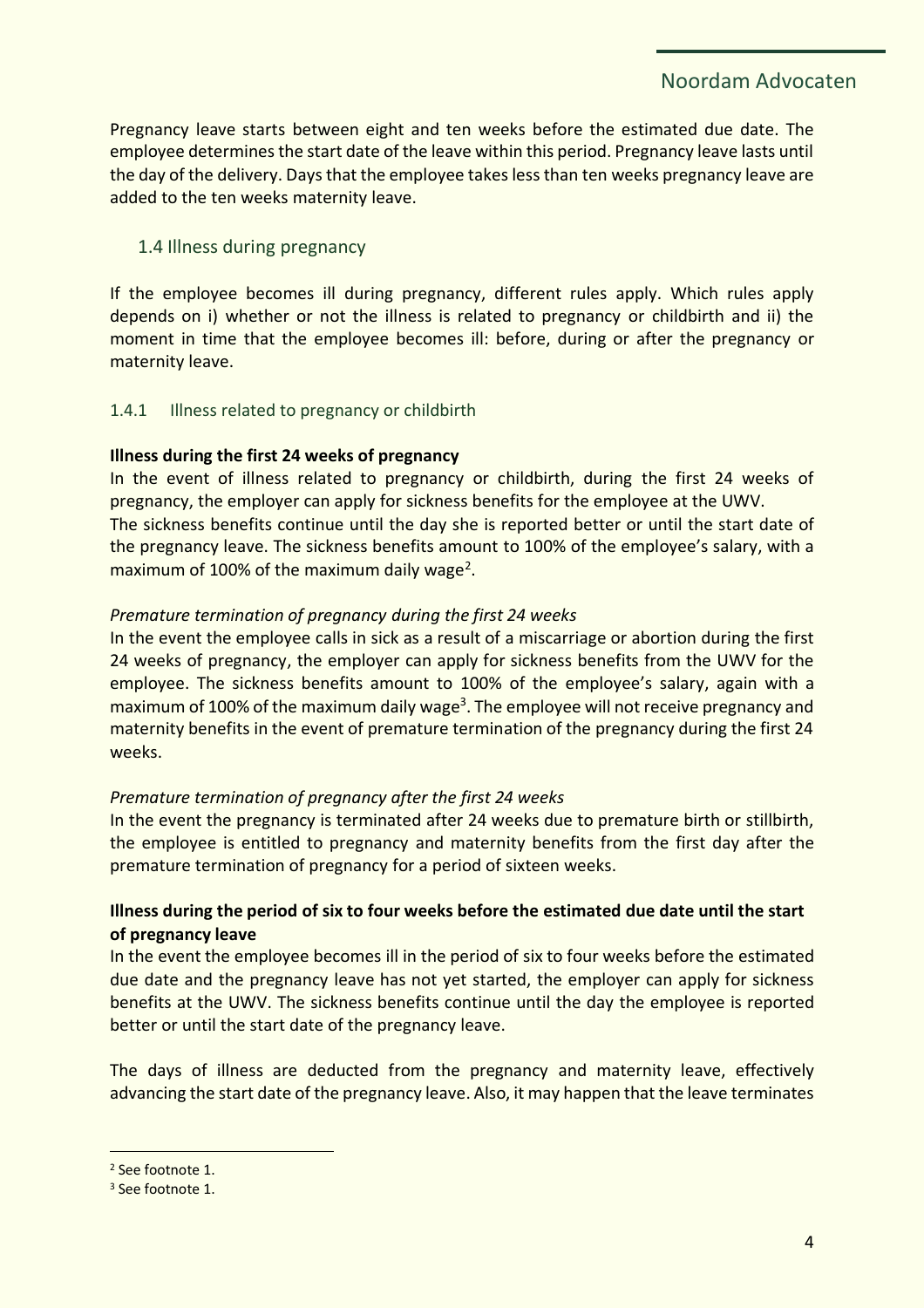earlier than planned. After the delivery the employee is however always entitled to at least ten weeks' leave. The actual end date of the leave therefore depends on the date of delivery.

#### **Illness during pregnancy and maternity leave**

In the event of illness during pregnancy and maternity leave, the employee remains entitled to pregnancy and maternity benefits from the UWV. Therefore, she is not entitled to sickness benefits and the employer does not have to report the illness at the UWV.

#### **Illness after pregnancy and maternity leave**

In the event the employee becomes ill after the end of the pregnancy and maternity leave, and the illness is related to pregnancy or childbirth, the employee is entitled to sickness benefits from the UWV during two years. The sickness benefits amount to 100% of the employee's salary, with a maximum of 100% of the maximum daily wage<sup>4</sup>.

#### <span id="page-4-0"></span>1.4.2 Illness not related to pregnancy or childbirth

#### **Illness during the first 24 weeks of pregnancy**

In the event the employee becomes ill before the leave period, and the illness is *not* related to pregnancy or childbirth, the standard rules regarding sickness are applicable. This means that the employee is entitled to continued salary payment by the employer during two years.<sup>5</sup>

#### **Illness during the period of six to four weeks before the estimated due date until the start of pregnancy leave**

In the event the employee becomes ill in the period six to four weeks before the estimated due date and the pregnancy leave has not yet started, the employer can apply for sickness benefits from the UWV for the period up to the start date of the pregnancy leave. The days of illness are, however, deducted from the sixteen weeks' leave. If the employee is still ill at the start date of the pregnancy leave, the sickness benefits stop automatically.

#### **Illness during pregnancy and maternity leave**

In the event the employee becomes ill during the pregnancy and maternity leave period, she is not entitled to sickness benefits, but she remains entitled to the pregnancy and maternity benefits.

#### **Illness after pregnancy and maternity leave**

If the employee becomes ill after the pregnancy and maternity leave period, she is entitled to salary payment by the employer. $6$  The employer cannot apply for sickness benefits from the UWV for the employee.

<sup>4</sup> See footnote 1.

<sup>5</sup> During the first two years of employee sickness, the employer should pay at least 70% of the employee's regular salary. The [statutory minimum wages](https://www.rijksoverheid.nl/onderwerpen/minimumloon/bedragen-minimumloon) are the absolute minimum sick pay – also if 70% of the regular salary would indicate an amount lower than the applicable minimum wage. If the regular salary exceeds the statutory 'maximum daily wage', then 70% of the maximum daily wage would suffice as sick pay. Contractual arrangements are often more generous for the employee, stipulating that the employer pays, for example, 100% or 90% of the regular salary during the first year of illness and 70% during the second year of illness. For higher salaries*,* the difference between the statutory minimum sick pay and the contractual sick pay can be substantial.

<sup>6</sup> See footnote 2.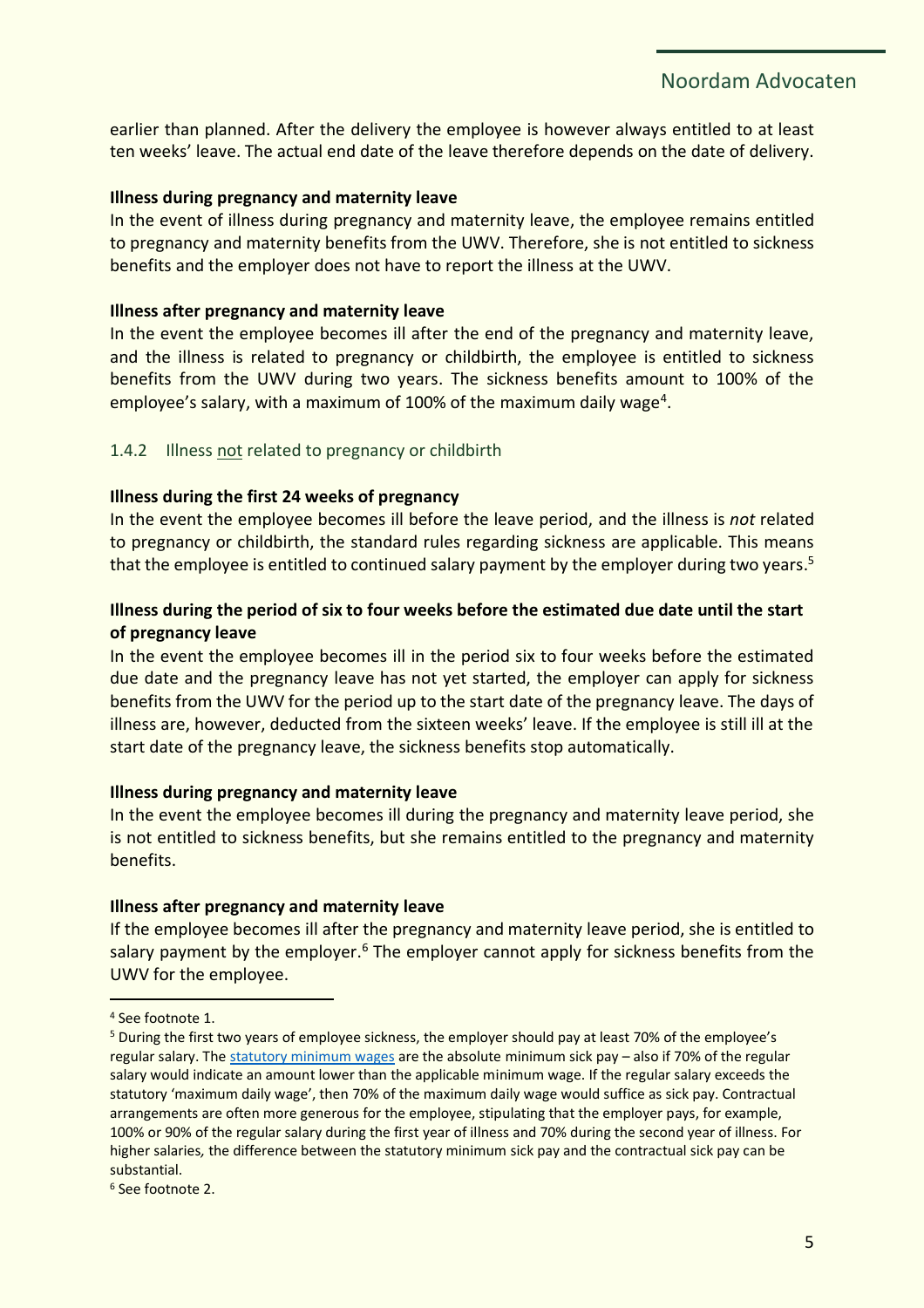# <span id="page-5-0"></span>2. Partner leave (Paternity leave)

## <span id="page-5-1"></span>2.1 Paid partner leave: one working week

Co-parents of new-born children can take one working week of paid partner leave. This applies to both fulltime and parttime employees. For example, if the employee works six hours a day and five days a week, the employee is entitled to thirty hours of partner leave, i.e. one working week. The accrual of holidays during partner leave continues.

Partner leave can be taken in consultation with the employer, divided over a period of four weeks after the birth. The employer may not refuse an employee's request to take partner leave.

## <span id="page-5-2"></span>2.2 Unpaid additional partner leave: five weeks

For children born on or after 1 July 2020, co-parents of new-born children are entitled to five additional weeks of *unpaid* additional partner leave. The unpaid partner leave must be taken within six months of the date of birth and can be taken consecutively or, if the employer agrees, non-consecutively. The employee must request the leave at least four weeks before the requested start date of the leave. The employer may change the requested leave days up to two weeks before the agreed start date, but only in case the employer has serious business interests to do so. The employer must consult with the employee about such a change.

During the additional partner leave, the employee is entitled to benefits from the UWV. The benefits amount to 70% of the employee's salary, with a maximum of 70% of the maximum daily wage<sup>7</sup>. These benefits must be requested by the employer. The accrual of holidays during unpaid partner leave continues.

## <span id="page-5-3"></span>3. Parental leave

Parents with children up to the age of eight years old are entitled to parental leave. Both parents can take parental leave. The employee can take parental leave for his or her child, adopted child or acknowledged child. The employee can also take parental leave for a foster child, stepchild or aspiring adoptive child if the child lives with the employee according to the key register of persons.

The statutory number of parental leave hours is 26 times the number of working hours per week. The leave is taken in consultation between the employer and employee. The employee reports the intention to take the leave at least two months before the requested start date. The leave may be taken consecutively or, if the employer agrees, non-consecutively. The employer may not refuse an employee's request to take parental leave. The employer may however change the requested leave days up to four weeks before the agreed start date, but

<sup>7</sup> See footnote 1.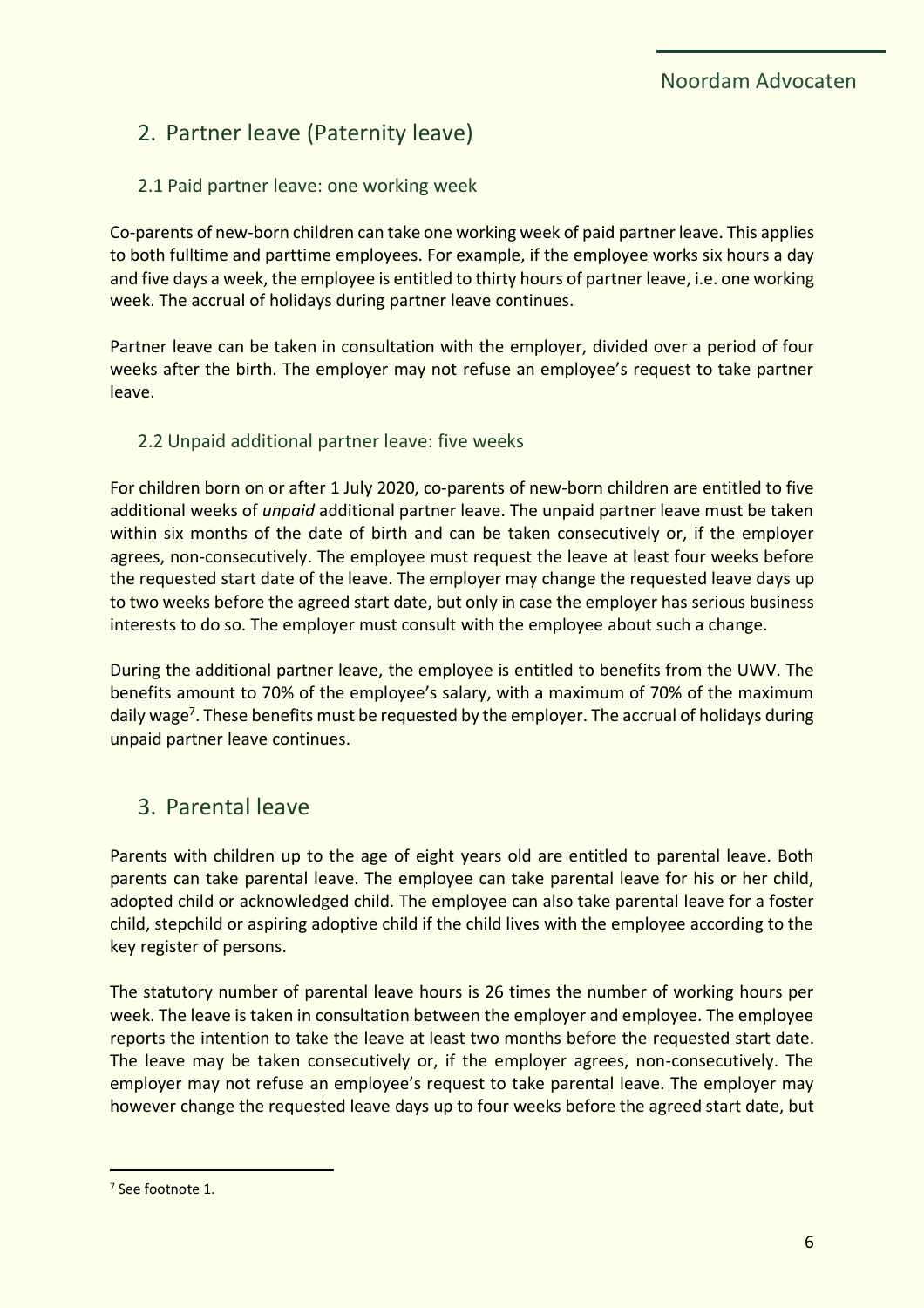only in case the employer has serious business interests to do so. The employer must consult with the employee about such a change.

Until August 2022, parental leave is unpaid. However, it is expected that as of 2<sup>nd</sup> of August 2022, employees are entitled to benefits from the UWV during the first 9 of the 26 weeks of parental leave. The benefits amount to 50% of the employee's salary, with a maximum of 50% of the maximum daily wage<sup>8</sup>. An important condition is that the paid leave of 9 weeks is taken in the first year of the child's life. The remaining 17 weeks of unpaid parental leave can still be taken until the child's eight birthday. These rules are expected to be applicable as of 2 August 2022. During parental leave employees do not accrue holidays.

# <span id="page-6-0"></span>4. Adoption leave and foster care leave

The employee with an adopted child or foster child is entitled to a maximum of six weeks of adoption leave or foster care leave.

Adoption leave or foster care leave may be taken consecutively or, if the employer agrees, non-consecutively. If the leave is not taken consecutively, the leave must be taken within a period of 26 weeks, from four weeks before the actual adoption until 22 weeks afterwards. The employer may not refuse an employee's request to take adoption or foster care leave.

During the adoption leave or foster care leave the employee is entitled to benefits from the UWV. The benefits amount to 100% of the employee's salary, with a maximum of 100% of the maximum daily wage<sup>9</sup>. The UWV usually pays the benefits to the employer, while the employer continues to pay the wages (in full) to the employee. The accrual of holidays during the adoption and foster care leave continues.

## <span id="page-6-1"></span>5. Short-term care leave

If the employee needs to take care of a sick person in his or her immediate surroundings, the employee is entitled to short-term care leave if the employee is the only person that can take care of the sick person.

The maximum number of hours of short-term care leave is twice the number of working hours per week within a twelve-month period.

During short-term care leave, the employer must continue to pay at least 70% of the lastearned salary (and at least 100% of the statutory minimum wage<sup>10</sup>). The accrual of holidays during short-term care leave continues.

<sup>8</sup> See footnote 1.

<sup>&</sup>lt;sup>9</sup> See footnote 1.

<sup>&</sup>lt;sup>10</sup> The statutory minimum wage is annually determined by the government. For the up-to-date statutory minimum wage, please refer to: https://www.rijksoverheid.nl/onderwerpen/minimumloon/bedragenminimumloon.